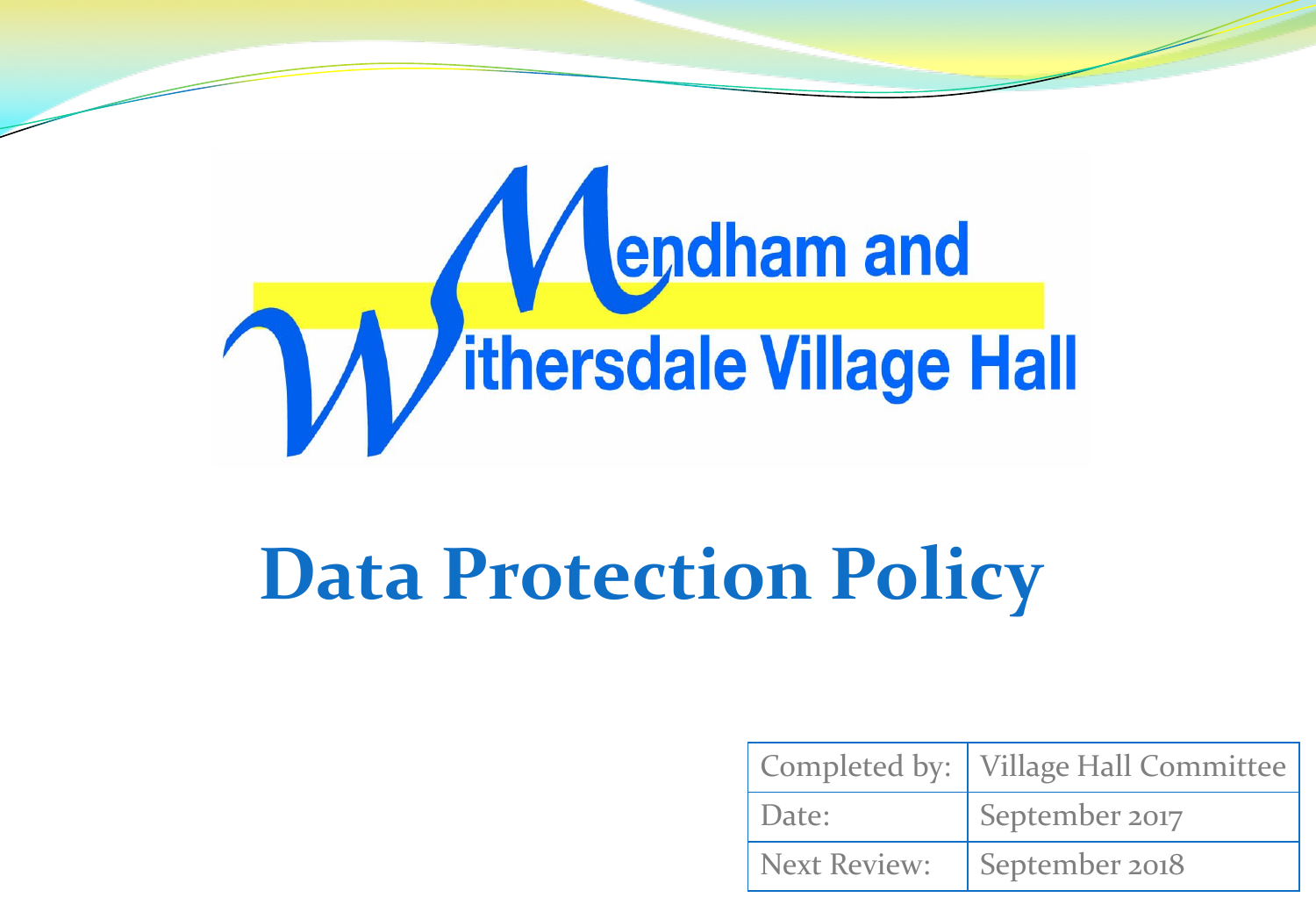## Introduction

Mendham & Withersdale Village Hall Committee ("the Hall') respects your privacy and realises how important it is to you that your personal information remains secure.

This policy sets out our rules on data protection and the legal conditions that must be satisfied in relation to the obtaining, handling, processing, storage, transportation and destruction of personal information.

The Management Committee of the Hall is responsible for ensuring compliance with the Data Protection Act & GDPR and is committed to ensuring that we adhere to the principles of the Act & Legislation.

Any questions or concerns about the operation of this policy should be referred to the Management Committee of the Hall.

If you consider that the policy has not been followed in respect of personal data about yourself or others you should raise the matter with a member of the Committee.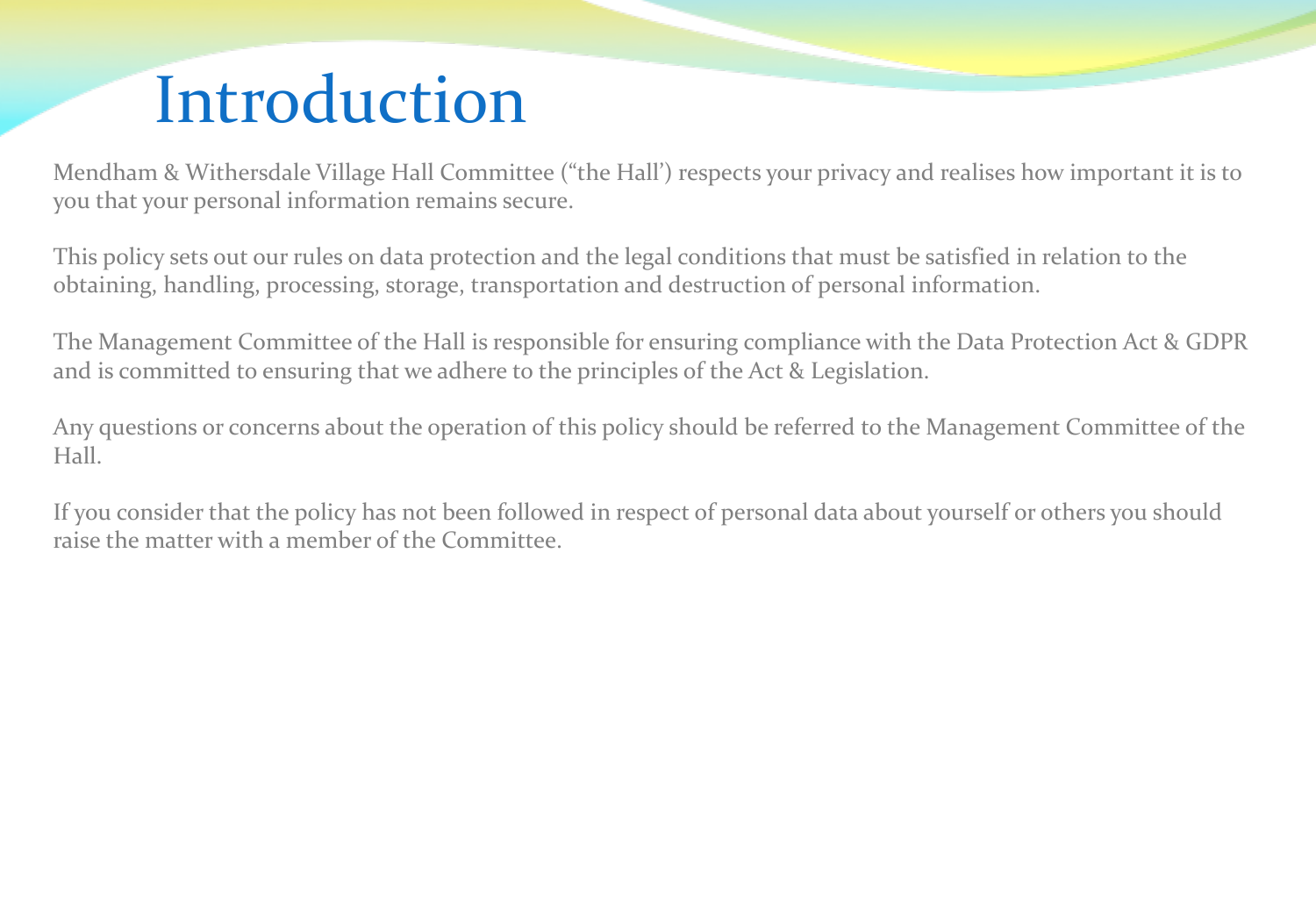## Commitments

We are committed to:

- ensuring that we comply with the eight data protection principles as outlined in the Data Protection Act 1998 & GDPR
- meeting our legal obligations as laid down by the Data Protection Act 1998 & GDPR
- ensuring that data is collected and used fairly and lawfully
- processing personal data only in order to meet our operational needs or fulfil legal requirements
- taking steps to ensure that personal data is up to date and accurate
- establishing appropriate retention periods for personal data
- ensuring that data subjects' rights can be appropriately exercised
- providing adequate security measures to protect personal data
- ensuring that a nominated officer is responsible for data protection compliance and provides a point of contact for all data protection issues
- ensuring that all staff are made aware of good practice in data protection
- providing adequate training for all staff responsible for personal data
- ensuring that everyone handling personal data knows where to find further guidance
- ensuring that queries about data protection are dealt with effectively and promptly
- regularly reviewing data protection procedures and guidelines within the organisation.